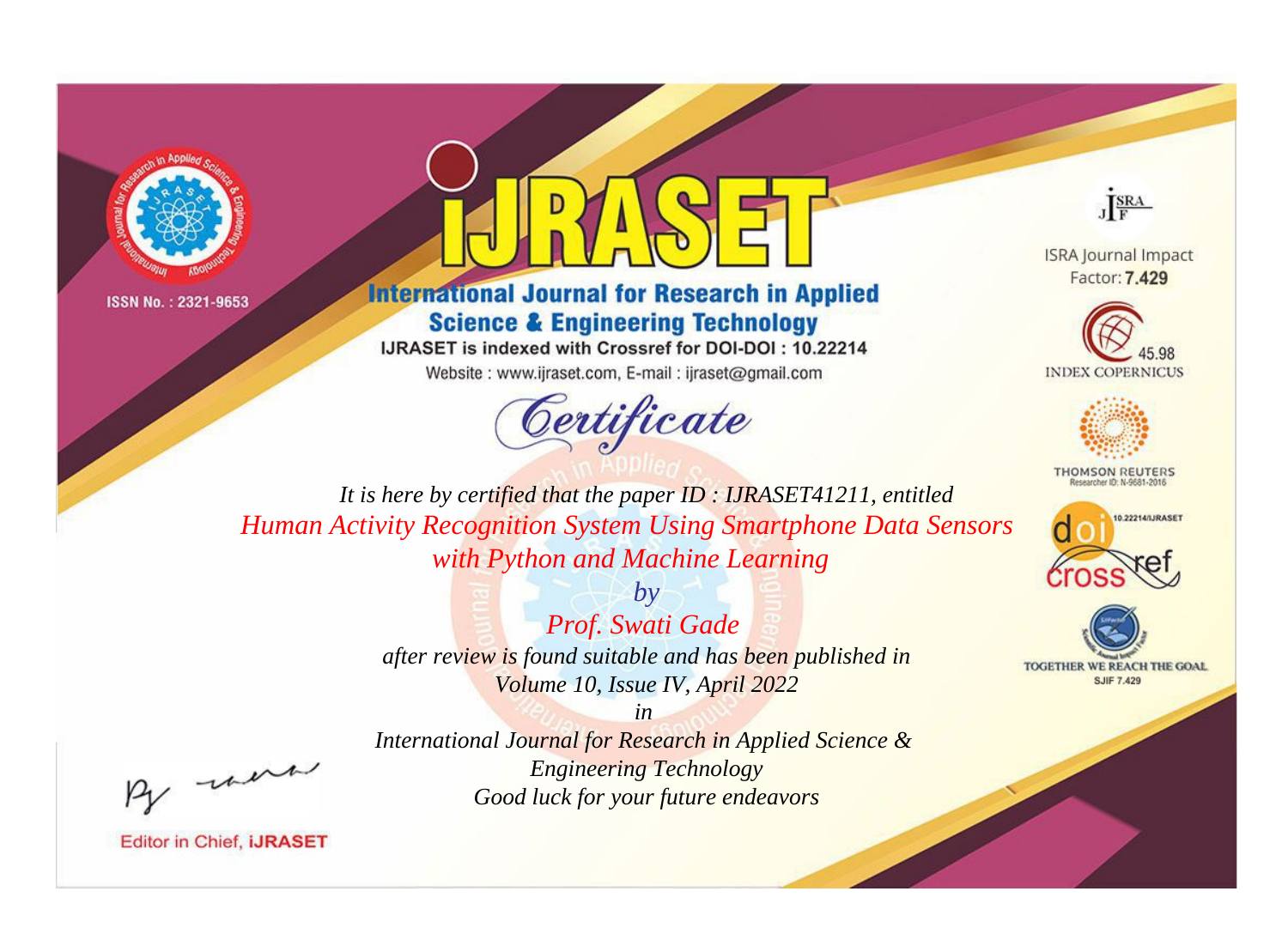



**International Journal for Research in Applied Science & Engineering Technology** 

IJRASET is indexed with Crossref for DOI-DOI: 10.22214

Website: www.ijraset.com, E-mail: ijraset@gmail.com





**ISRA Journal Impact** Factor: 7.429





**THOMSON REUTERS** 



TOGETHER WE REACH THE GOAL **SJIF 7.429** 

*It is here by certified that the paper ID : IJRASET41211, entitled Human Activity Recognition System Using Smartphone Data Sensors with Python and Machine Learning*

> *by Shubham Lokare after review is found suitable and has been published in Volume 10, Issue IV, April 2022*

, un

*International Journal for Research in Applied Science & Engineering Technology Good luck for your future endeavors*

*in*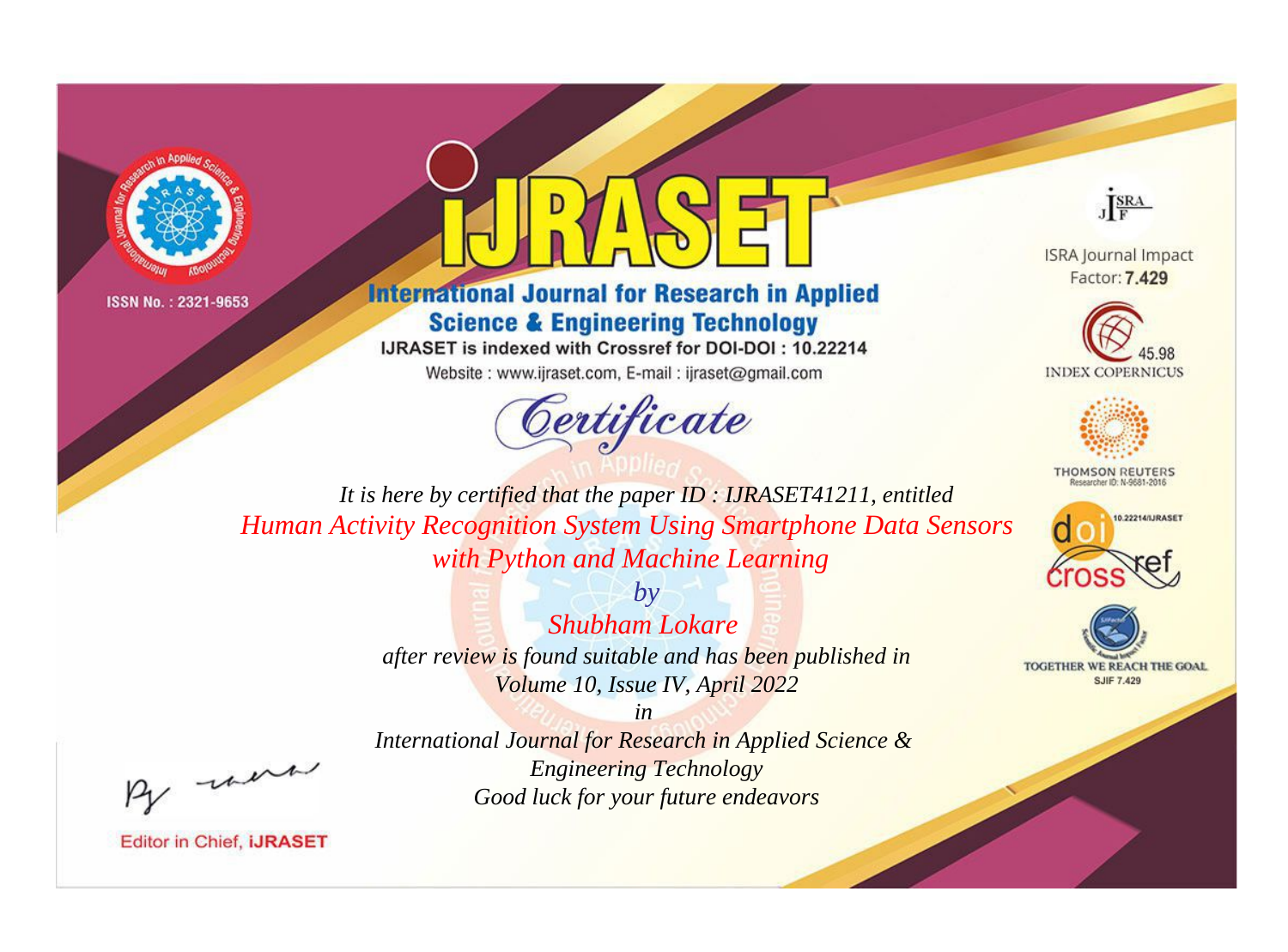



**International Journal for Research in Applied Science & Engineering Technology** 

IJRASET is indexed with Crossref for DOI-DOI: 10.22214

Website: www.ijraset.com, E-mail: ijraset@gmail.com





**ISRA Journal Impact** Factor: 7.429





**THOMSON REUTERS** 



TOGETHER WE REACH THE GOAL **SJIF 7.429** 

*It is here by certified that the paper ID : IJRASET41211, entitled Human Activity Recognition System Using Smartphone Data Sensors with Python and Machine Learning*

> *by Tushar Gadekar after review is found suitable and has been published in Volume 10, Issue IV, April 2022*

, un

*International Journal for Research in Applied Science & Engineering Technology Good luck for your future endeavors*

*in*